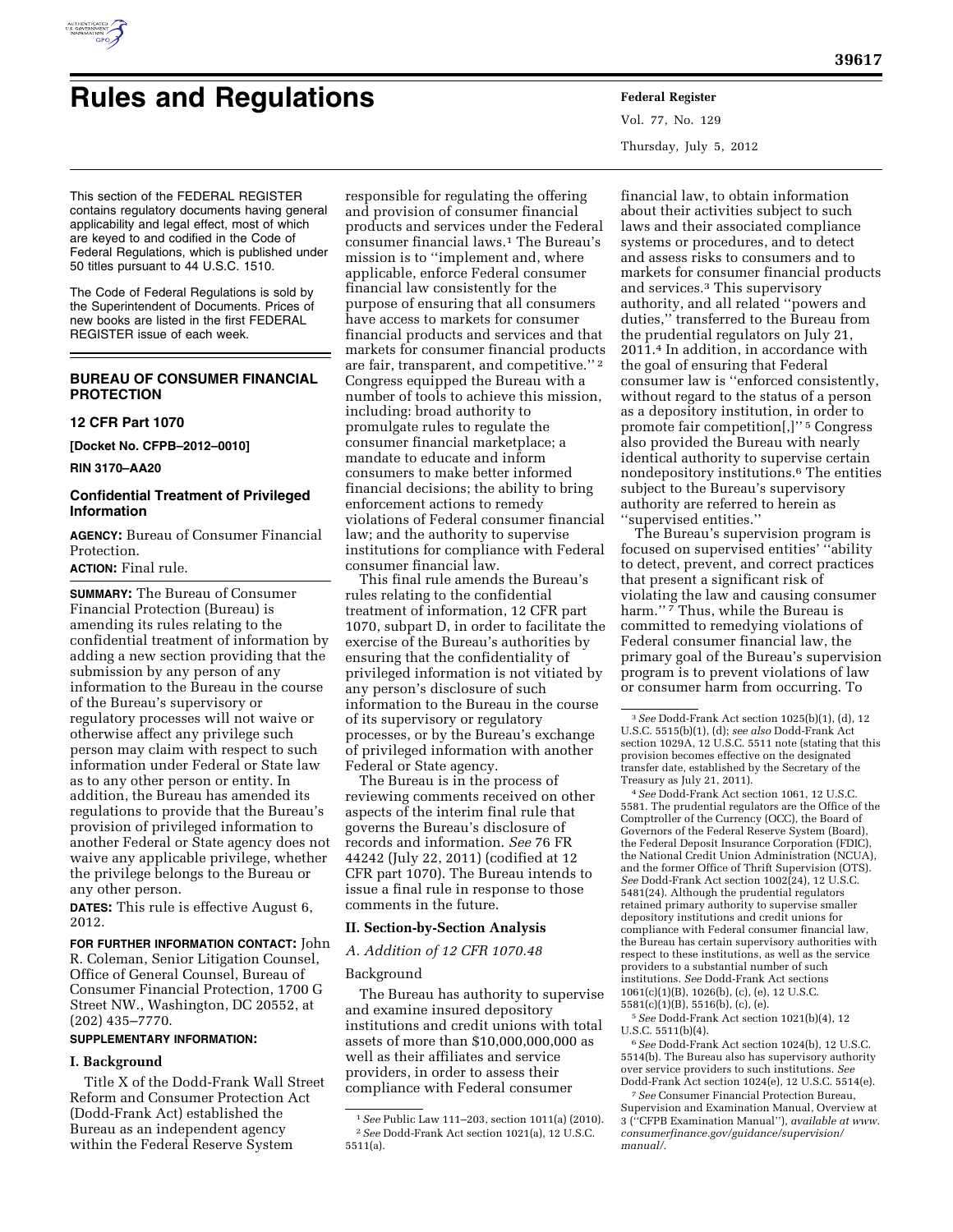this end, supervised entities are expected ''to have an effective compliance management system adapted to [their] business strategy and operations.'' 8 Indeed, every ''CFPB examination will include review and testing of components of the supervised entity's compliance management system."<sup>9</sup>

An independent audit program and regular self-testing for violations of Federal consumer financial law are essential elements of a strong compliance program.10 Supervised entities sometimes rely upon counsel to conduct these analyses. As a consequence, in exercising its supervisory authority, the Bureau may request from its supervised entities information that may be subject to one or more statutory or common law privileges, including the attorney-client privilege and attorney work product protection.11 Certain supervised entities have expressed concern, based on cases decided outside of the supervisory context,12 that compliance with the Bureau's supervisory requests for such information may result in a waiver of any applicable privilege with respect to third parties.

On January 4, 2012, the Bureau issued a bulletin, CFPB Bulletin 12–01, in which it stated its view that ''because entities must comply with the Bureau's supervisory requests for information, the provision of privileged information to the Bureau would not be considered voluntary and would thus not waive any privilege that attached to such information.'' 13 Further, the Bulletin observed that the prudential regulators' authority to examine very large depository institutions and credit unions, and their affiliates, for compliance with Federal consumer financial law, as well as all related powers and duties, transferred to the Bureau on July 21, 2011.14 The Bureau interprets this transfer of authority as

8CFPB Examination Manual, Compliance Management Review (CMR) at 1.

<sup>9</sup> *Id.* The Bureau has adopted the Federal Financial Institution Examination Council's (FFIEC) Uniform Consumer Compliance Rating System. Institutions are eligible for the highest rating in this system only if the Bureau determines that they have ''[a]n effective compliance program, including an efficient system of internal procedures and controls.'' CFPB Examination Manual, Examinations at 9.

10CFPB Examination Manual, CMR at 8–12.

12*See In re Pacific Pictures Corp.,* 679 F.3d 1121, 1127 (9th Cir. 2012) (collecting cases).

13CFPB Bulletin 12–01, at 2, *available at [http://files.consumerfinance.gov/f/2012/01/](http://files.consumerfinance.gov/f/2012/01/GC_bulletin_12-01.pdf)* 

*GC*\_*bulletin*\_*[12-01.pdf.](http://files.consumerfinance.gov/f/2012/01/GC_bulletin_12-01.pdf)* 

including the ability, codified at 12 U.S.C. 1785(j) & 1828(x), to obtain privileged information without waiving any applicable privilege claimed by the provider of the information.

On March 15, 2012, in order to provide further reassurances to its supervised entities, the Bureau published a notice and request for comment regarding its proposal to add a new section to its rules relating to the confidential treatment of information that would provide that any person's submission of information to the Bureau in the course of the Bureau's supervisory or regulatory processes will not waive any privilege such person may claim with respect to such information as to any other person or entity.15 The proposed rule was intended to provide protections for the confidentiality of privileged information substantively identical to the statutory provisions that apply to the submission of privileged information to the prudential regulators, and State and foreign bank regulators.16 The notice of proposed rulemaking reiterated the position set forth in CFPB Bulletin 12– 01 that the submission of privileged information to the Bureau would not, under existing law, result in a waiver of any applicable privilege, and explained that the Bureau was exercising its rulemaking authority to codify this result in order to provide maximum assurances of confidentiality to the entities subject to its supervisory or regulatory authority. As a result, the proposed rule was intended to govern any claim, in Federal or State court, that a person has waived any applicable privilege, including the privilege for attorney work product, by providing such information to the Bureau in the exercise of its supervisory or regulatory processes.17

#### Response to Comments

The Bureau received 26 comment letters regarding the proposed rule. These comments were submitted on behalf of twenty trade associations (one letter was submitted on behalf of five trade associations), eight individual financial institutions, and two individuals. A majority of the comments supported adoption of the proposed rule; however, several commenters recommended that the Bureau not adopt the proposed rule, but wait for Congress to address institutions' concerns regarding privilege waiver through the enactment of legislation. Although the

Bureau has expressed support for legislation codifying the Bureau's view that the submission of privileged information to the Bureau does not result in a waiver,18 the Bureau does not believe such legislation is necessary. As discussed below, Congress has delegated to the Bureau the authority to issue regulations to ensure the confidentiality of information submitted to the Bureau and to facilitate the exercise of its supervisory authority. Delegated rulemaking authority is designed to relieve Congress of the obligation to anticipate and address every issue that arises in an agency's administration of the laws entrusted to its care.19 Accordingly, while the Bureau continues to support appropriate legislation, the possibility of future congressional action does not counsel against the Bureau's exercise of its existing authority to protect the confidentiality of information it obtains in the course of its supervisory or regulatory processes.

Some commenters disagreed with the Bureau's position, stated in the notice of proposed rulemaking, that the Bureau has the authority to compel privileged information and that the submission of privileged information to the Bureau pursuant to this authority does not waive any applicable privilege because it is not voluntary.20 Commenters

19*See United States* v. *Mead,* 533 U.S. 218, 229 (2001) (''Congress \* \* \* may not have expressly delegated authority or responsibility to implement a particular provision or fill a particular gap. Yet it can still be apparent from the agency's generally conferred authority and other statutory circumstances that Congress would expect the agency to be able to speak with the force of law when it addresses ambiguity in the statute or fills a space in the enacted law, even one about which 'Congress did not actually have an intent' as to a particular result.'') (quoting *Chevron, U.S.A., Inc.* v. *Natural Res. Def. Council,* 467 U.S. 837, 845 (1984)). As noted, the Bureau's exercise of rulemaking authority is consistent with Congress's broad grant to the Bureau of all powers and duties ''relat[ing]'' to the prudential regulators' transferred supervision authority, and by its emphasis on the need for consistent regulatory treatment of depository and nondepository institutions.

20*See* 77 FR at 15288 & n. 16 (citing *Boston Auction Co.* v. *W. Farm Credit Bank,* 925 F. Supp. 1478, 1481–82 (D. Haw. 1996) (no waiver where documents provided to examiners from the Farm Credit Administration because disclosure not voluntary); *Vanguard Sav. & Loan Assn* v. *Banks,*  No. 93–cv–4267, 1995 WL 555871, at \*5 (E.D. Pa. Sept. 18, 1995) (holding that the disclosure of work product privileged information to state bank regulator is ''involuntary'' and, therefore, does not waive the privilege); *United States* v. *Buco,* Crim. No. 90–10252–H, 1991 WL 82459, at \*2 (D. Mass. May 13, 1991) (holding that ''the public interest served by encouraging the free flow of information

<sup>&</sup>lt;sup>11</sup>The final rule applies to "any privilege" that applies to information obtained by the Bureau.

<sup>14</sup>*See* Dodd-Frank Act section 1061(b), 12 U.S.C. 5581(b).

<sup>15</sup>*See* 77 FR 15286, 15286 (March 15, 2012) (hereinafter ''notice of proposed rulemaking''). 16 *Id.* at 15287.

<sup>17</sup> *Id.* at 15289.

<sup>18</sup>*See How Will the CFPB Function Under Richard Cordray?: Hearing Before the Subcomm. on TARP, Fin. Serv. & Bailouts of Pub. & Private Programs of the H. Comm. on Oversight & Gov't Reform,* 112th Cong. (2012) (Statement of Richard Cordray).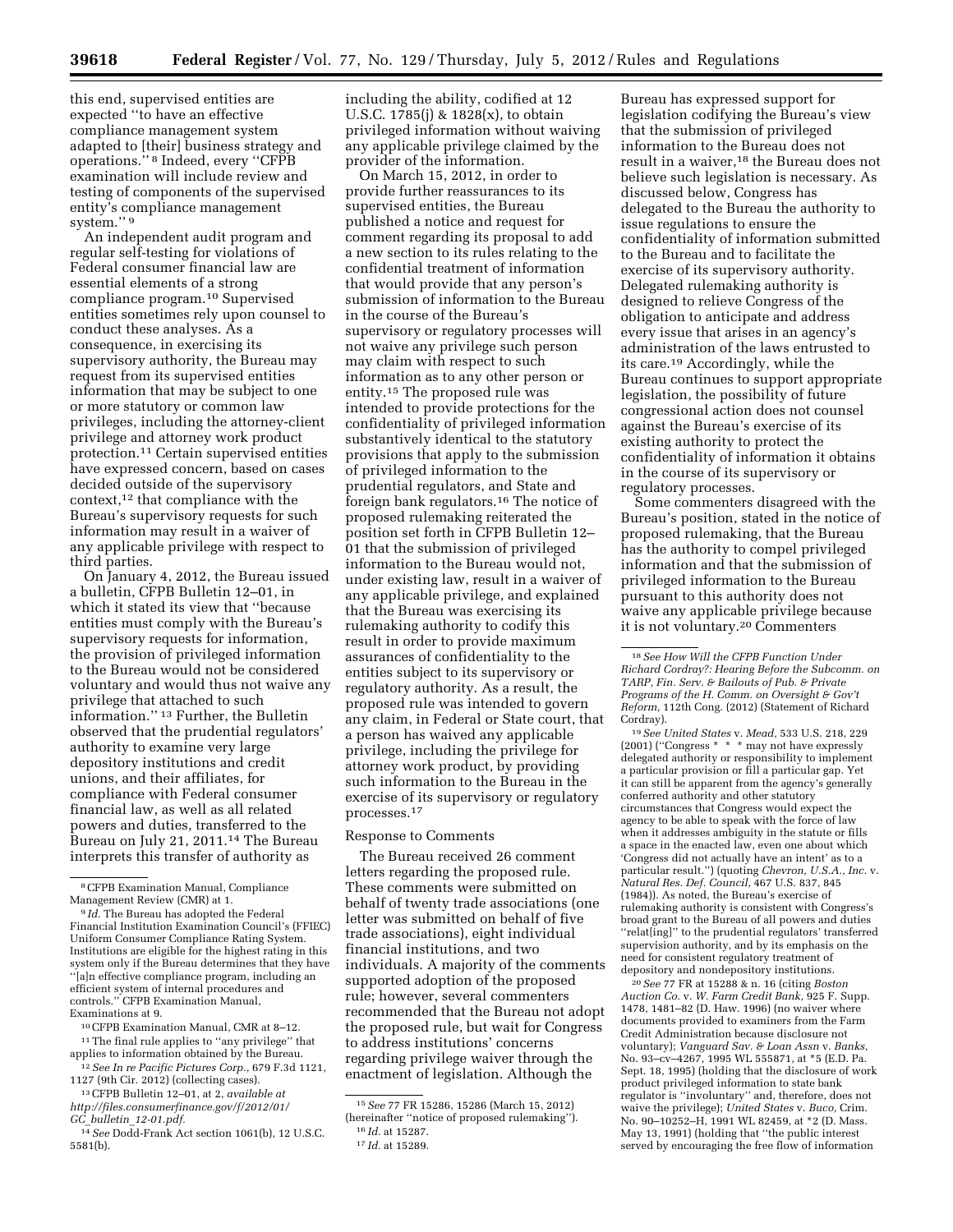argued that, for this reason, the rule will not effectively preserve the privileged nature of information submitted to the Bureau. The Bureau continues to adhere to the position that it can compel privileged information pursuant to its supervisory authority. The prudential regulators have consistently taken the view that they can compel privileged information pursuant to their supervisory authority, $2<sup>1</sup>$  and the case law that directly addresses the issue supports the view that the submission of

privileged information to a supervisory agency is not voluntary and therefore does not result in a privilege waiver.<sup>22</sup> The Bureau's authority in this regard is not, however, a prerequisite to its authority to promulgate the rule.

The validity and effectiveness of the rule depends on the scope of the Bureau's rulemaking authority, not on the Bureau's authority to compel privileged information.23 In the preamble to the proposed rule, the Bureau noted that it had issued CFPB Bulletin 12–01, which took the position ''that, like the prudential regulators, its supervisory authority encompasses the authority to compel supervised entities to provide privileged information and, therefore, a supervised entity's submission of privileged information to the Bureau in response to a request is not a voluntary disclosure that would result in the waiver of any applicable privilege.'' 24 Consistent with this view of the law, the Bureau observed that the effect of the proposed rule would be to codify the result courts considering claims of waiver would reach in the absence of the rule; thus, the rulemaking would give further assurance to

22*See* supra n. 20. Reliance upon case law outside of the supervisory context is misplaced as doing so ignores the ''well established distinction between supervision and law enforcement.'' *Cuomo* v. *Clearing House Assoc.,* 557 U.S. 519, 129 S. Ct. 2710, 2717 (2009).

23 Indeed, the Bureau intends the rule to also govern claims of waiver related to the voluntary submission of privileged information to the Bureau. 24*See* 77 FR at 15288.

regulated entities regarding the issue of waiver.25 The Bureau was clear, however, that the proposed rule would protect the privileged nature of information submitted to the Bureau even assuming courts would have reached a different determination under existing law.26 Thus, the Bureau did not indicate in the notice of proposed rulemaking that its authority to promulgate the proposed rule depends on its authority to compel privileged information, or that the proposed rule would codify the Bureau's claimed authority to compel privileged information. To the contrary, the Bureau stated that ''the rule does not impose obligations on covered persons to provide information; rather, any requirement to provide information stems from the Bureau's authority under existing law.'' 27

In fact, the rule is authorized by the rulemaking authority delegated to the Bureau in the Dodd-Frank Act. In the notice of proposed rulemaking, the Bureau cited three sources of rulemaking authority that support the rule. First, the Bureau relied on ''its authority to 'prescribe rules regarding the confidential treatment of information obtained from persons in connection with the exercise of its authorities under Federal consumer financial laws.' '' 28 The Bureau also relied upon ''its general rulemaking authority to 'prescribe rules \* \* \* as may be necessary or appropriate to enable the Bureau to administer and carry out the purposes and objectives of the Federal consumer financial laws, and prevent evasions thereof,'' and its authority to ''prescribe rules to facilitate the supervision of [nondepository institutions] and assessment and detection of risks to consumers.'' 29 As the Bureau noted, the proposed rule is an appropriate means to facilitate the Bureau's supervision program because, by providing supervised entities greater assurances that their privileges will be maintained, it encourages the free flow of information that is essential to an effective supervision program.30 With

28*See id.* at 15289–90 (quoting Dodd-Frank Act section  $1022(c)(6)(A)$ ,  $12\overline{U}$ .S.C.  $5512(c)(6)(A)$ .

29*See id.* at 15290 (citing Dodd-Frank Act sections 1022(b)(1), 1024(b)(7)(A), 12 U.S.C. 5512(b)(1) 5514(b)(7)(A)).

30*See, e.g., In re Subpoena Served Upon the Comptroller of the Currency, and Sec'y of the Bd. of Governors of the Fed. Reserve Sys.,* 967 F.2d 630, 634 (D.C. Cir. 1992) (''Because bank supervision is relatively informal and more or less continuous, so too must be the flow of communication between the bank and the regulatory agency. Bank management must be open and forthcoming in response to the

respect to large depository institutions and credit unions and their affiliates, the rule is also supported by the Bureau's interpretation of Dodd-Frank Act section 1061(b) as including within its grant to the Bureau of all powers and duties relating to the prudential regulators' transferred supervisory authority the power, codified at 12 U.S.C. 1785(j) & 1828(x), to receive privileged information from supervised entities without effecting a waiver. The rule is intended to codify the Bureau's interpretation of section 1061 in this respect.

Commenters generally agreed that an effective supervision program requires that the Bureau be able to obtain privileged information, and that the proposed rule would facilitate such access. As one trade association commenter observed, ''the Bureau needs to have a trusting and open relationship with its supervised entities, which includes having appropriate access to certain privileged information.'' A large financial services provider agreed that the proposed rule would ''yield numerous benefits, chief among them encouraging the free flow of information between supervised persons and their counsel and between supervised persons and the CFPB.'' Another trade association agreed that ''the preservation of existing legal privileges

\* \* \* is vitally important to the functioning of an effective regulatory and supervisory framework.'' Commenters also generally agreed with the Bureau that the same standards should apply to entities supervised by the Bureau as to entities currently or formerly supervised by the prudential regulators. These comments confirm the Bureau's judgment in the exercise of its rulemaking authorities that the rule will ensure the confidentiality of information it obtains in the course of its supervisory or regulatory processes and is necessary or appropriate to administer or facilitate the exercise of its supervisory responsibilities.

No commenters argued that the rule was not within the plain text of the rulemaking authority upon which the Bureau relies, but some commenters suggested that Congress's failure to amend 12 U.S.C. 1828(x) to include the Bureau when it enacted the Dodd-Frank Act raises the negative inference that Congress did not intend the Bureau to accomplish the same end through an exercise of its rulemaking authority. The text of both the Federal Deposit

between the banks and their Federal regulators is substantial; a rule which provided that a bank generally waived its attorney-client privilege as to materials submitted to federal regulators would substantially impair that interest.'').

<sup>21</sup>*See, e.g.,* OCC Interpretive Letter, 1991 WL 338409 (Dec. 3, 1991); Statement of Scott Alvarez, General Counsel of the Board of Governors of the Federal Reserve System, before the H. Fin. Servs. Comm. at 2 (May 17, 2012) (''The Federal Reserve examines, on a regular basis, institutions for which we have been granted supervisory authority by Congress and, through that authority, has complete and unfettered access to an institution's most sensitive financial information and processes, including information that would otherwise be privileged and not subject to public disclosure.'') *available at [http://financialservices.house.gov/](http://financialservices.house.gov/UploadedFiles/HHRG-112-BA00-WState-SAlvarez-20120517.pdf) [UploadedFiles/HHRG-112-BA00-WState-SAlvarez-](http://financialservices.house.gov/UploadedFiles/HHRG-112-BA00-WState-SAlvarez-20120517.pdf)[20120517.pdf.](http://financialservices.house.gov/UploadedFiles/HHRG-112-BA00-WState-SAlvarez-20120517.pdf)* 

<sup>25</sup> *Id.* at 15290.

 $^{26}\,Id.$ 

<sup>27</sup> *Id.* 

inquiries of bank examiners, and the examiners must in turn be frank in expressing their concerns about the bank. These conditions simply could not be met as well if communications between the bank and its regulators were not privileged.'')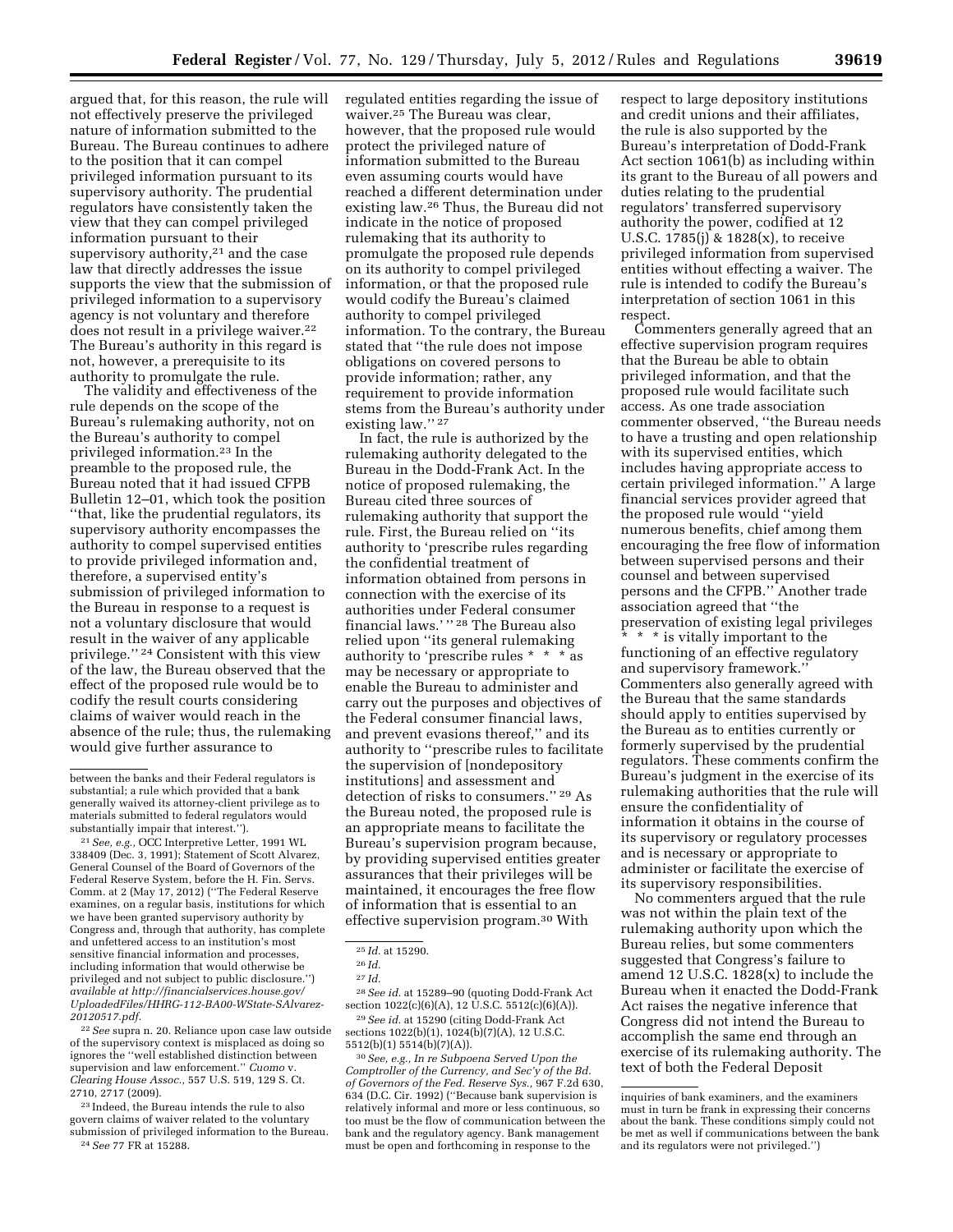Insurance Act and the Dodd-Frank Act suggest otherwise. First, 12 U.S.C. 1828(x) itself cautions against construing the protections it affords to information submitted to the Federal banking agencies as suggesting that ''any person waives any privilege applicable to information that is submitted or transferred under any circumstance to which [it] does not apply.'' 12 U.S.C.  $1828(x)(2)(A)$ . Second, nothing in either the Federal Deposit Insurance Act or the Dodd-Frank Act suggests that Congress intended depository institutions or credit unions with more than \$10,000,000,000 in assets, or nondepository entities subject to supervision by the Bureau, to be entitled to less protection for the confidentiality of their information than smaller depository institutions or credit unions supervised for compliance with Federal consumer financial law by the prudential regulators or state bank regulators. To the contrary, Congress explicitly authorized the Bureau to exercise its authority—including the rulemaking authority relied upon here to ensure that ''Federal consumer financial law is enforced consistently, without regard to the status of a person as a depository institution, in order to promote fair competition.'' 31 Thus, the Bureau does not believe that Congress's silence regarding this provision of the Federal Deposit Insurance Act suggests that the Bureau lacks the rulemaking authority to promulgate section 1070.48. Congress has entrusted the Bureau with administering and implementing Title X of the Dodd-Frank Act, the Consumer Financial Protection Act of 2010,<sup>32</sup> and the Bureau is adopting section 1070.48 pursuant to the rulemaking authorities expressly provided under that law. Accordingly, section 1070.48 is a valid exercise of the Bureau's rulemaking authority and will govern third parties' claims of waiver based on the submission of privileged information by any person to the Bureau.33

Several commenters asked the Bureau to make clear that the rule would apply to the submission of privileged information by insured depository

institutions or credit unions with \$10,000,000 or less in assets, as defined in section 1026(a) of the Dodd-Frank Act. As the commenters note, although the prudential regulators retain primary supervisory authority over these institutions, the Bureau has authority, at its discretion, to participate in the prudential regulators' examinations of these institutions on a sampling basis.34 The Bureau may also require reports from smaller depository institutions and credit unions as necessary to support its implementation of Federal consumer financial law, to support its examination of these institutions, and ''to assess and detect risks to consumers and consumer financial markets.'' 35 Although the need for the rule has arisen primarily in the context of the Bureau's supervision of larger depository institutions and credit unions, the term ''person'' used by section 1070.48 is not intended to be limited to such institutions, but is intended to be interpreted broadly in accordance with the definition of that term in 12 CFR 1070.2. Accordingly, to the extent smaller depository institutions or credit unions submit privileged information to the Bureau in the course of the Bureau's supervisory or regulatory processes, section 1070.48 will govern any claim, in Federal or State court, that such submission resulted in a waiver of the privilege.

Commenters also sought clarification as to whether the rule would apply to claims that institutions have waived protections afforded to attorney work product by submitting such information to the Bureau. The Bureau does intend the rule's reference to ''privilege'' to encompass ''any privilege'' that applies to information submitted by the Bureau, including the attorney work product protection. In fact, in discussing the need for the rule in the notice of proposed rulemaking, the Bureau began by observing that it ''will at times request from its supervised entities information that may be subject to one or more statutory or common law privileges, including, for example, the attorney-client privilege and attorney work product protection.'' 36 The Bureau believes that interpreting the term ''privilege'' as including the protection afforded by the work product doctrine is consistent with courts' treatment of the term,37 and with the

purpose of the rule. Section 1070.48 is intended to facilitate the free flow of information between the Bureau and its supervised institutions by reassuring such institutions that the submission of information to the Bureau will not affect the institutions' ability to protect it from disclosure to third parties. This purpose is served by construing the term privilege, as used in the section 1070.48, to include attorney work product. Accordingly, the Bureau interprets the term ''privilege'' to include the protection afforded by the work product doctrine.

Several commenters asked the Bureau to reaffirm its policy, as expressed in CFPB Bulletin 12–01, that it will request privileged information only in limited circumstances. As noted in CFPB Bulletin 12–01, the Bureau recognizes the important interests served by the common law privileges, in particular the attorney-client privilege. The Bureau understands that compliance with Federal consumer financial law is served by policies that do not discourage those subject to its supervisory or regulatory authority from seeking the advice of counsel. Accordingly, the Bureau continues to adhere to its policy to request submission of privileged information only when it determines that such information is material to its supervisory objectives and that it cannot practicably obtain the same information from non-privileged sources. The Bureau also continues to adhere to its policy of giving ''due consideration to supervised institutions' requests to limit the form and scope of any supervisory request for privileged information.'' 38 The Bureau believes that its policies regarding requests for privileged information are consistent with those of the prudential regulators.39

In light of these policies, the Bureau disagrees with the contention of several commenters that the final rule will have the effect of chilling attorney-client communications within supervised entities. To the contrary, the final rule encourages and strengthens communications between supervised entities and their attorneys by providing additional protections for the

<sup>31</sup>*See* Dodd-Frank Act section 1021(b)(4), 12 U.S.C. 5511(b)(4). In similar circumstances, the United States Court of Appeals for the Third Circuit expressly refused to ''infer an intention to prohibit [a] selective waiver rule from Congress's" failure to enact a statutory selective waiver provision sought by the Securities and Exchange Commission. *See Westinghouse Elec. Corp.* v. *Republic of Philipines,*  951 F.2d 1414, 1427 n.15 (1991).

<sup>32</sup>*See* Dodd-Frank Act section 1022(a); 12 U.S.C.

<sup>&</sup>lt;sup>33</sup> See Westinghouse, 951 F.2d at 1427 (suggesting that it would not have found a waiver if the SEC's confidentiality rule had ''justified a reasonable belief on Westinghouse's part that the attorneyclient privilege w[ill] be preserved.'').

<sup>34</sup>*See* Dodd-Frank Act sections 1061(c)(1)(B), 1026(c); 12 U.S.C. 5581(c)(1)(B), 5516(c).

<sup>35</sup>*See* Dodd-Frank Act section 1026(b); 12 U.S.C. 5516(b).

<sup>36</sup>*See* 77 FR at 15286.

<sup>&</sup>lt;sup>37</sup>The protection afforded to information subject to the work product doctrine is often referred to as a privilege, albeit a qualified one. *See* Edna S. Epstein, *The Attorney-Client Privilege and Work* 

*Product Doctrine,* 792 (5th ed. 2007) (''The words 'doctrine,' 'immunity,' and 'privilege' (among others) have been used in naming the protection given work product. Any of the terms is probably appropriate.''); *see also United States* v. *Nobles,* 422 U.S. 225, 237 (1975); *Solis* v. *Food Emp'r Labor Relations Ass'n,* 644 F.3d 221, 231 (4th Cir. 2011); *Hernandez* v. *Tanninen,* 604 F.3d 1095, 1100 (9th Cir. 2010).

<sup>38</sup>*See* CFPB Bulletin 12–01 at 3.

<sup>39</sup>*See, e.g.,* Office of the Comptroller of the Currency, *Access to Privileged Information,* 2000 WL 226431 (Feb. 2000).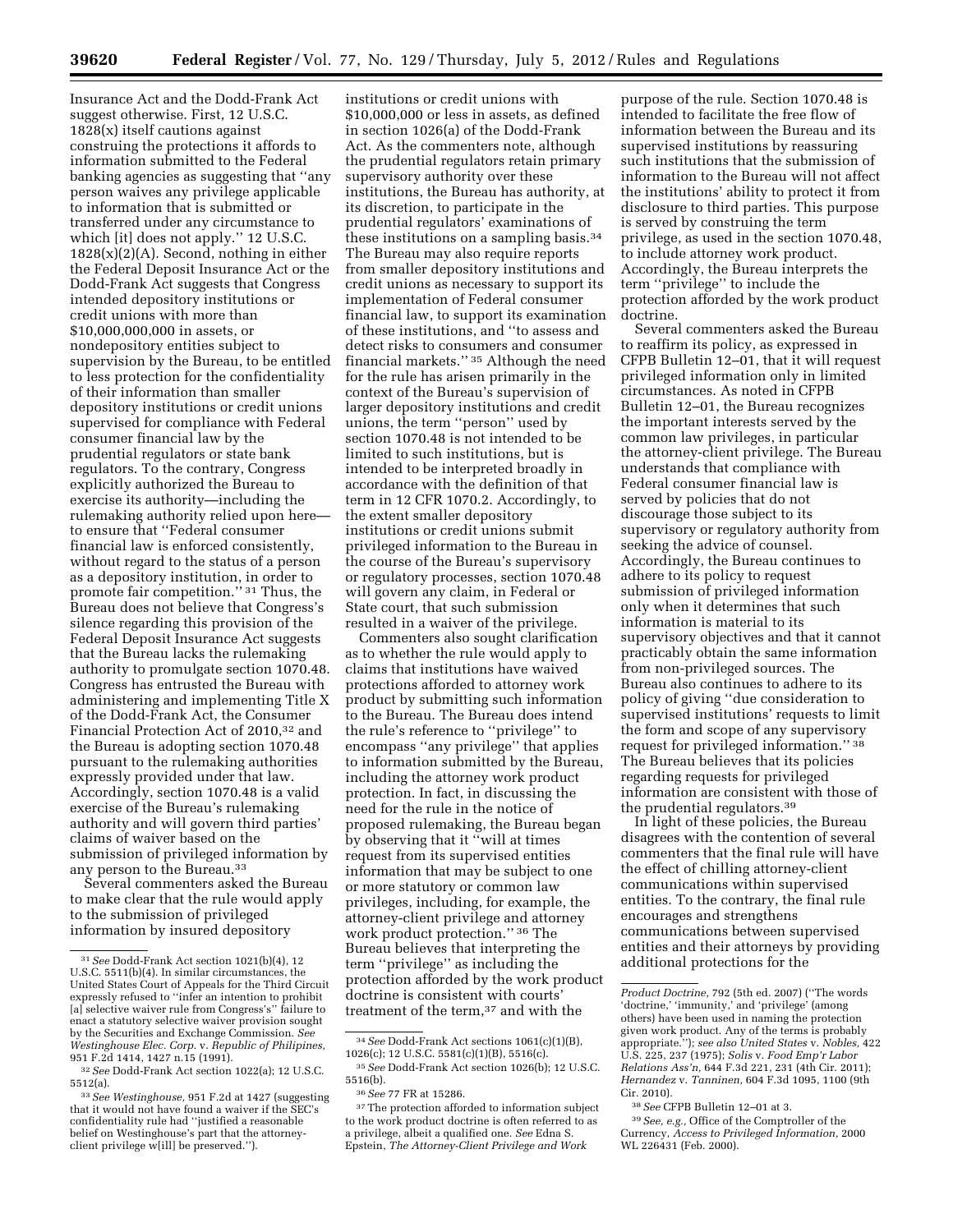confidentiality of those communications. As the Bureau made clear in the notice of proposed rulemaking, the rule itself does not require the submission of privileged information, but instead merely provides protections for privileged information that is submitted to the Bureau, voluntarily or otherwise. As stated above, to the extent the Bureau requests privileged information from supervised entities, it will do so only when it determines that such information is material to its supervisory objectives and that it cannot practicably obtain the same information from non-privileged sources.

Commenters also expressed concern regarding the Bureau's disclosure to other agencies of attorney-client or work product privileged information submitted to the Bureau in the course of its supervisory process. The Bureau's policy for the treatment of confidential supervisory information generally is expressed in CFPB Bulletin 12–01, which states, in pertinent part:

[T]he Bureau will not routinely share confidential supervisory information with agencies that are not engaged in supervision. Except where required by law, the Bureau's policy is to share confidential supervisory information with law enforcement agencies, including State Attorneys General, only in very limited circumstances and upon review of all the relevant facts and considerations. The significance of the law enforcement interest at stake will be an important consideration in any such review. However, even the furtherance of a significant law enforcement interest will not always be sufficient, and the Bureau may still decline to share confidential supervisory information based on other considerations, including the integrity of the supervisory process and the importance of preserving the confidentiality of the information.40

This policy applies to the Bureau's treatment of all confidential supervisory information, including the instances in which the Bureau is asked to share with a law enforcement agency confidential supervisory information that is also subject to the attorney-client or work product privileges. The Bulletin's presumption against sharing confidential supervisory information would be even stronger in such instances.

As stated in CFPB Bulletin 12–01, ''[b]y articulating its policy regarding its treatment of confidential supervisory information, the Bureau does not intend to limit its use of such information in administrative or judicial proceedings, subject to appropriate protective orders.'' 41

## Conclusion

For the foregoing reasons, the Bureau adopts the proposed rule without modification.

## *B. Amendment of Section 1070.47(c)*

On July 28, 2011, the Bureau issued an interim final rule providing that ''[t]he provision by the CFPB of any confidential information pursuant to [12 CFR part 1070, subpart D] does not constitute a waiver, or otherwise affect, any privilege any agency or person may claim with respect to such information under federal law.'' 12 CFR 1070.47(c). In the notice of proposed rulemaking, the Bureau proposed readopting this rule in modified form to create a nonwaiver provision substantively similar to that codified in section 11 of the Federal Deposit Insurance Act.<sup>42</sup> with the exception that the rule will also apply to the disclosure of privileged information to State agencies in addition to Federal agencies. The primary purpose of the proposed rule is to protect the privileges of the Bureau in the context of a joint investigation or coordinated examination. The rule will, however, also foreclose claims that any other person's privilege has been waived by the Bureau's disclosure of that person's privileged information to another Federal or State agency.

The Bureau received comparatively few comments related to its proposed revision of section 1070.47(c). As noted, some commenters expressed concern regarding the Bureau's treatment of attorney-client and attorney work product privileged information obtained in the course of its supervisory or regulatory processes, including whether the Bureau intends to provide such privileged information to other Federal or State agencies. One commenter suggested that the term ''State agency'' in section 1070.47(c) be defined to exclude State attorneys general, and suggested that the Bureau should not share with a State agency the privileged information of a regulated entity that relates to pending or anticipated litigation between the State agency and the entity.

As addressed above in the discussion of section 1070.48, the ordinary presumption that the Bureau will not share confidential supervisory information is even stronger when the confidential supervisory information is also subject to the attorney-client or work product privilege. Although section 1070.47(c) will protect any person's privileged information from claims of waiver, it is primarily

intended to protect the Bureau's privileges—including, for example, its examination privilege, its deliberative process privilege, and its law enforcement privilege—in the context of a coordinated examination or joint investigation.43 For this reason, the Bureau declines to define the term ''State agency'' as excluding State attorneys general. If the Bureau were to share privileged information obtained from a person in the course of its supervisory or regulatory functions with another agency, for example a prudential regulator, the information would remain the property of the Bureau.44 The agency receiving any person's privileged information from the Bureau would be required to maintain the confidentiality of the information and would be prohibited from further disclosure of such information without the Bureau's consent.45

Several commenters raised a specific concern regarding whether the corporate entity created by State regulators to administer the National Mortgage Licensing System (NMLS) will be considered a ''State agency'' for purposes of section 1070.47(c). According to the commenters, State regulators often use the NMLS to exchange confidential information of related companies. The Secure and Fair Enforcement for Mortgage Licensing Act (S.A.F.E. Act) protects the confidentiality of information exchanged by State and Federal agencies through the NMLS, and expressly provides that information provided to the NMLS ''may be shared with all State and Federal regulatory officials with mortgage industry oversight authority without the loss of privilege or the loss of confidentiality protections provided by Federal or State laws.'' 12 U.S.C. 5111(a); *see also* 12 CFR 1008.3 (implementing regulation). One commenter expressed concern that a court could find that this provision does not extend to the sharing of information relating to nonbank lenders. To address this concern, the commenter suggested adding an additional rule of construction to section 1070.47(c) to make clear that the term ''State agency'' includes any entity employed by a state agency to carry out its statutory responsibilities. The Bureau declines to adopt this suggestion because, in its view, the confidentiality provisions of the S.A.F.E. Act and its implementing regulations provide the necessary assurances of confidentiality.

 $^{40}\mathrm{CFPB}$  Bulletin 12–01, at 5.  $^{41}\mathrm{Id}.$ 

<sup>41</sup> *Id.* 42*See* 12 U.S.C. 1821(t).

<sup>43</sup>*See* 77 FR at 15289.

<sup>44</sup>*See* 12 CFR 1070.47(a).

<sup>45</sup> *Id.*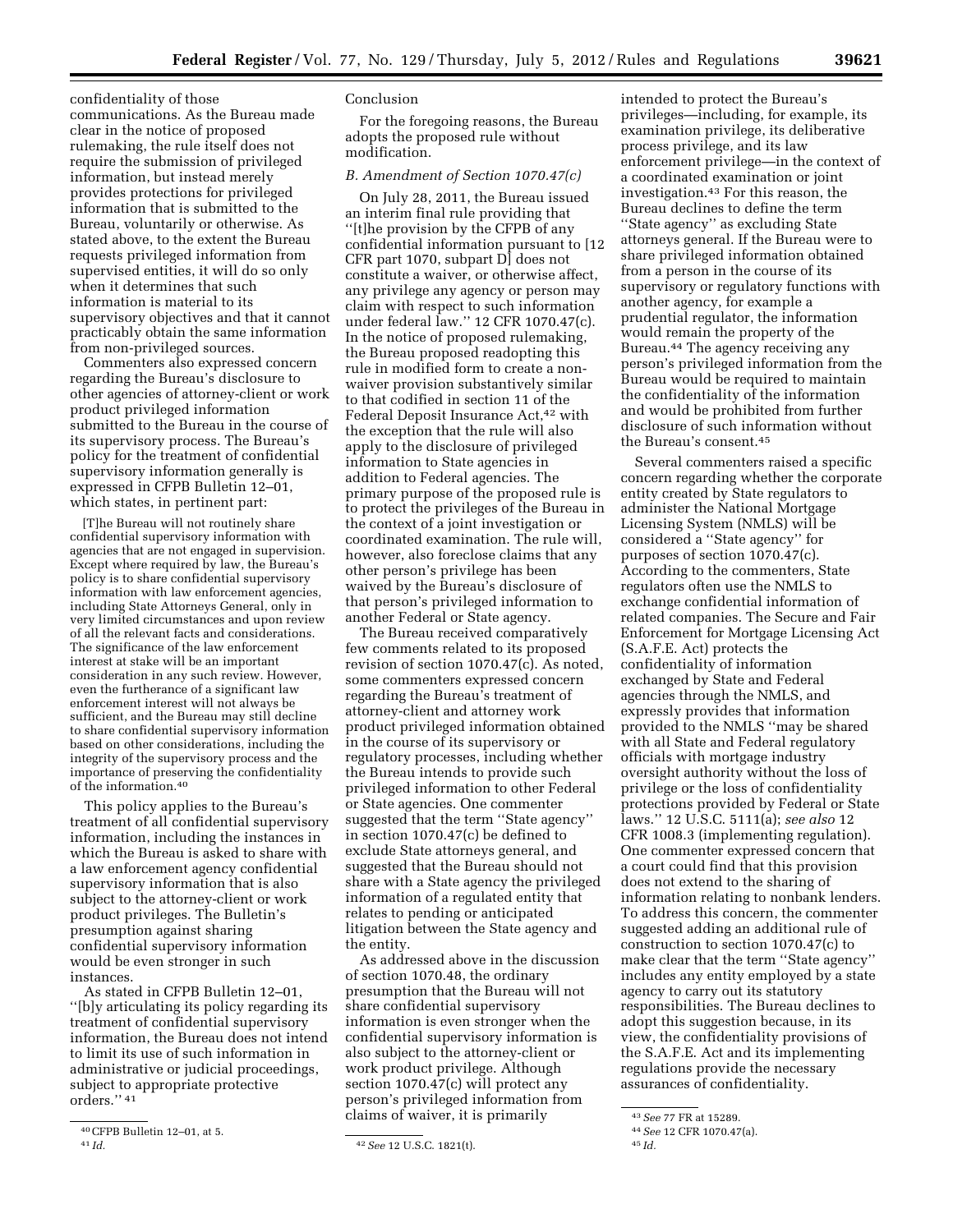Commenters also sought clarification that section 1070.47(c), like section 1070.48, would apply to attorney work product, as well as other types of privileged information. For the reasons set forth in the discussion of section 1070.48, the Bureau affirms that section 1070.47(c) is intended to apply to attorney work product and other privileged information.

#### Conclusion

For the foregoing reasons, the Bureau adopts the proposed rule without modification.

### **III. Legal Authority**

#### *A. Rulemaking Authority*

The final rule is based on the Bureau's authority to ''prescribe rules regarding the confidential treatment of information obtained from persons in connection with the exercise of its authorities under Federal consumer financial laws.'' 46 As explained above, section 1070.48 will ensure that the confidential nature of privileged information obtained by the Bureau in the course of any supervisory or regulatory process is not waived, destroyed, or modified by compliance with the Bureau's requests for information. The revised version of section 1070.47(c) ensures that the sharing of information with Federal and State agencies mandated or authorized by Title X of the Dodd-Frank Act does not affect the confidential and privileged nature of the information. This protection is an appropriate use of the Bureau's authority to prescribe rules regarding the confidential treatment of information. Where any privileged information or material is submitted to the Bureau or shared by the Bureau as described in the final rule, the final rule prohibits discovery or disclosure of that information or material as if, and to the extent that, the privilege had not been waived.

In addition, the Bureau relies on its general rulemaking authority to 'prescribe rules  $* * * *$  as may be necessary or appropriate to enable the Bureau to administer and carry out the purposes and objectives of the Federal consumer financial laws, and to prevent evasions thereof.'' 47 The supervision and other authorities provided by Title

X of the Dodd-Frank Act are components of ''Federal consumer financial law.'' As explained above, the final rule is a necessary and appropriate measure to ensure that the Bureau is able to implement these authorities, and to do so consistently ''without regard to the status of a person as a depository institution, in order to promote fair competition.'' 48 As explained above, the final rule will promote candid dialogue between supervised entities and the Bureau, again furthering the purposes and objectives of Federal consumer financial law. In addition, by providing greater certainty to supervised entities, the final rule will also prevent evasions of the Bureau's supervisory and other authorities because supervised entities might improperly attempt to rely upon the risk of waiving privilege in order to evade or hamper the Bureau's supervision. The final rule is also meant to codify the Bureau's interpretation of section 1061(b) of the Dodd-Frank Act as granting the Bureau the prudential regulators' authority, codified at 12 U.S.C. 1785(j) and 1828(x), to obtain privileged information from very large depository institutions and credit unions and their affiliates without effecting a waiver.

Finally, the Bureau also relies on its authority to ''prescribe rules to facilitate the supervision of [nondepository institutions] and assessment and detection of risks to consumers.'' 49 For the reasons discussed above, the final rule will facilitate the Bureau's supervision of nondepository institutions and thereby enhance the Bureau's ability to assess and detect risks to consumers.

# *B. Section 1022(b)(2) of the Dodd-Frank Act*

In developing the final rule, the Bureau considered potential benefits, costs, and impacts, and has consulted or offered to consult with the prudential regulators and the Federal Trade Commission, including regarding consistency with any prudential, market, or systemic objectives administered by such agencies.50 The

Bureau did not receive comments regarding the notice of proposed rulemaking's analysis of the proposed rule's potential benefits, costs, and impacts.

Section 1070.48 of the final rule provides that the submission by any person of information to the Bureau in the course of the Bureau's supervisory or regulatory processes does not waive or otherwise affect any privilege such person may claim with respect to such information under Federal or State law as to any other person or entity. Section 1070.47(c) of the final rule provides that the Bureau's provision of privileged information to another Federal or State agency does not waive any applicable privilege.

As explained above, the Bureau anticipates that section 1070.48 will most often apply in the context of a supervised entity's involuntary submission of privileged information to the Bureau.51 In these circumstances, the final rule will not result in a determination regarding the privileged nature of information different than that which would have been reached in the absence of the rule, and would not be expected to impose costs on consumers or to impact consumers' access to consumer financial products or services. In circumstances in which section 1070.48 results in a determination regarding the privileged nature of information different than that which would be reached under existing law, the final rule will benefit covered persons by preserving any applicable privilege a covered person may claim in response to a third party's claim of waiver. Furthermore, in that scenario, the final rule could impose a potential cost on consumers or covered persons involved in subsequent third-party litigation regarding a supervised entity to the extent the rule, as opposed to existing law, prevents them from discovering or using privileged information subject to the rule pursuant to a theory of waiver. The final rule could also benefit consumers, however, by facilitating the Bureau's ability to supervise covered persons and service

<sup>46</sup>*See* Dodd-Frank Act section 1022(c)(6)(A); 12 U.S.C.  $5512(c)(6)(A)$ .

<sup>47</sup>*See* Dodd-Frank Act section 1022(b)(1), 12 U.S.C. 5512(b)(1); *see also* Dodd-Frank Act sections 1012(a)(10), 12 U.S.C. 5492(a)(10) (authorizing the Bureau to establish policies with respect to ''implementing the Federal consumer financial laws through rules, orders, guidance, interpretations, statements of policy, examinations, and enforcement actions \* \* \* '').

<sup>48</sup>*See* Dodd-Frank Act section 1021(b)(4), 12 U.S.C. 5511(b)(4); *see also* Dodd-Frank Act section 1021(a), 12 U.S.C. 5511(a).

<sup>49</sup>*See* Dodd-Frank Act section 1024(b)(7)(A), 12 U.S.C. 5514(b)(7)(A). This rulemaking does not concern supervisory requirements or coordinated registration systems for nondepository institutions. Accordingly, the Bureau has determined that consultation with state agencies is not appropriate. *See* Dodd-Frank Act section 1024(b)(7)(D), 12 U.S.C. 5514(b)(7)(D).

<sup>50</sup>Specifically, section 1022(b)(2)(A) calls for the Bureau to consider the potential benefits and costs of a regulation to consumers and covered persons, including the potential reduction of access by

consumers to consumer financial products or services; the impact on depository institutions and credit unions with \$10 billion or less in total assets as described in section 1026 of the Act; and the impact on consumers in rural areas. The manner and extent to which the provisions of section 1022(b)(2) apply to a rule of this kind that does not establish standards of conduct is unclear. Nevertheless, to inform this rulemaking more fully, the Bureau performed the described analyses and consultations.

<sup>51</sup>Notably, section 1070.48 does not require the submission of information; rather, any requirement to provide information stems from the Bureau's authority under existing law.